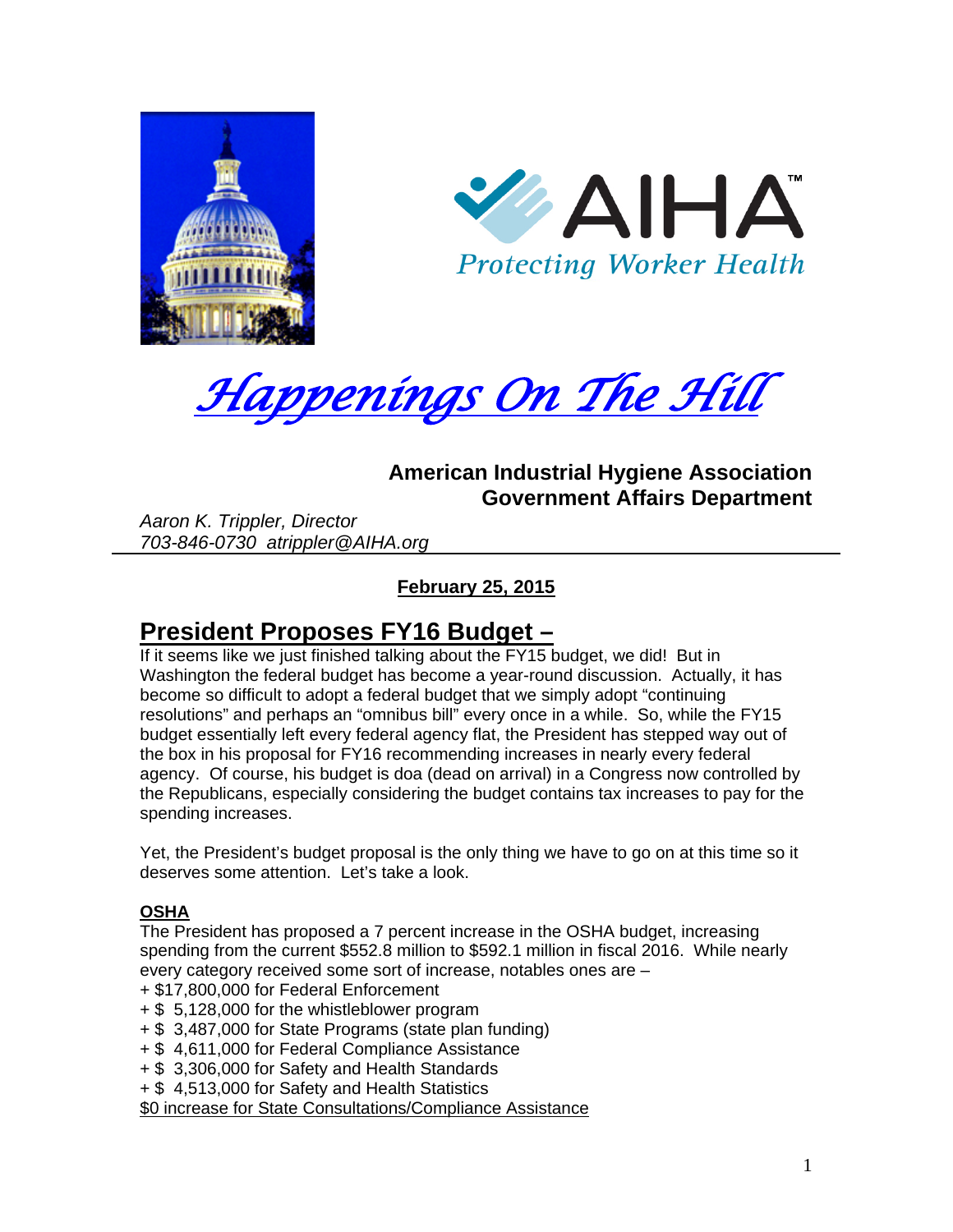Interesting that the President didn't provide any increase at all for state compliance assistance; yet it probably makes no difference as this budget proposal is not likely to be the final appropriation.

#### **NIOSH**

The President has once again targeted NIOSH as an area where he believes cuts are required. That means we have our job cut out for us again to educate Congress on why NIOSH is so important. There are those on the Hill and in the Administration who simply don't understand that NIOSH is the sole federal government agency conducting occupational safety and health research. A look at the NIOSH budget – The President proposed cutting the existing NIOSH spending level of \$334.9 million to \$283.4 million in fiscal 2016, a \$51.5 million reduction in spending. What's interesting in this proposal is that nearly every line item in the NIOSH budget received zero change except for two –

 Education Research Center funding would be cut to zero Agriculture, Forestry and Fishing Programs would be cut to zero

This is, I believe, the fifth year in a row the President has recommended to zero out funding for the ERCs and the AFF program. Can we once again succeed in retaining this funding? We shall see. My take is that if Congress decides to actually adopt a federal budget this year there will be no better than a 50-50 chance of saving this funding. However, if Congress ends up adopting a Continuing Resolution and a final Omnibus Spending Bill, we probably have a 90 percent chance of saving the funding.

#### **Other Notable Budgets**

Mine Safety and Health Administration 5% increase to \$394.9 million Chemical Safety and Hazard Board 12% increase to \$12.3 million OSH Review Commission 13.8% increase to \$13.2 million Environmental Protection Agency **\$492 million increase to \$8.6 billion** 

# **Bigger Issues Taking Precedence**

While it is prudent to discuss the funding proposals for occupational safety and health areas, the fact is that Congress is dealing with much bigger issues. In addition to the ongoing concerns about terrorism, Congress must do something with the one appropriation bill leftover from the last session of Congress – funding for the Department of Homeland Security. This funding is being held up by the House unless the President's Executive Order on immigration is overturned. The Senate wants to split these into separate issues and pass the homeland security bill separately. Keep your eyes and ears open this week as the deadline is Friday.

Congress also passed the Keystone XL Pipeline bill and, as promised, the president earlier this week vetoed the bill. It is doubtful Congress can override this veto.

## **Regulatory Reform Bills Moving Through Congress**

While there are yet no bills introduced that directly deal with occupational safety and health issues, the Republicans have wasted no time in moving forward on one of their top issues – regulatory reform. Bills keep appearing and several have already made their way through the House and have been sent to the Senate. Of course, the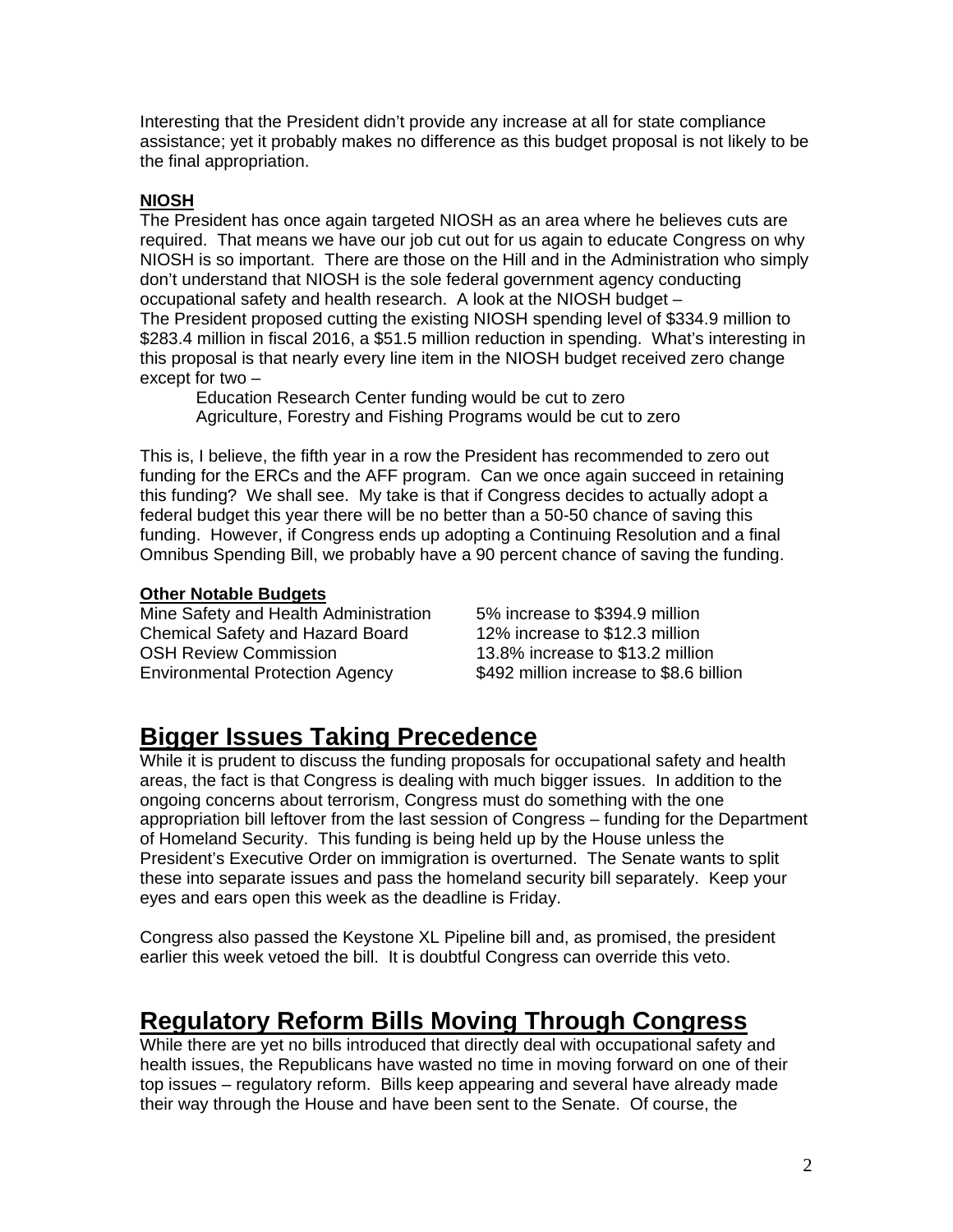President is likely to veto most, if not all, of these bills if they make their way to his desk. But don't be surprised if one or two of these bills make it all the way through. The President has previously indicated his desire to take a look at the regulatory process.

## **Agency Activity**

Has been a rather quiet month regarding regulatory activity in the agencies. OSHA has not made any major decisions and is moving forward on efforts to finalize the silica standard, waiting to hear form the White House on the beryllium issue and continues work on drafting an infectious diseases rule.

The one issue that made headlines this month is the one regarding the dispute between federal OSHA and the Arizona State Plan. If you recall, Arizona had passed a new fall protection rule that federal OSHA claimed "was not as effective" as the federal rule and warned Arizona that unless they repealed this change federal OSHA would find the state plan in violation. The Arizona legislature then got involved and passed a bill that said if federal OSHA rejected the Arizona fall protection change the new Arizona law would be repealed. Well, of course federal OSHA rejected the Arizona effort and the change has been repealed. This entire issue played out over a period of three years, yet most anyone could have looked at it three years ago and figured out how it was going to end.

## **Updating the Permissible Exposure Limits (PELs)**

For the past 20 years the number one public policy issue of AIHA has been "updating the PELs". Efforts to update the PELs have fallen on deaf ears in Washington until recently when OSHA's Dr. Michaels placed the issue up front and center.

OSHA published a Request for Information (RFI) in the Federal register last October 10 stating that OSHA is reviewing its overall approach to managing chemical exposures in the workplace and seeks stakeholder input about more effective and efficient approaches that address challenges found with the current regulatory approach. The review involves considering issues relating to updating the PELs, as well as examining other strategies that could be implemented to address workplace conditions where workers are exposed to chemicals. In other words, not just updating the PELs but looking at additional options.

AIHA plans on submitting official comments on the RFI and has an Advisory Group working on draft comments at this time. However, AIHA national also contacted all of the AIHA Volunteer Groups (VGs) (technical committees) and offered these committees the opportunity to address any of the 50+ technical questions posed by OSHA. The hope is to have various VGs draft comments and AIHA national will then compile all and send to OSHA as an additional submission, looking at all viewpoints.

AIHA national is also interested in having individual AIHA members provide comments on the RFI. If you have any comments on one or more of the 50+ technical questions posed by OSHA in the RFI please submit these to my office. Again, they will not be submitted to OSHA as official AIHA comments and your name will not be used. AIHA will submit all of these comments as "input from AIHA members and Committees". The deadline for submission to OSHA is April 8, meaning individual comments need to be submitted to my office no later than March 15. Please consider taking a few minutes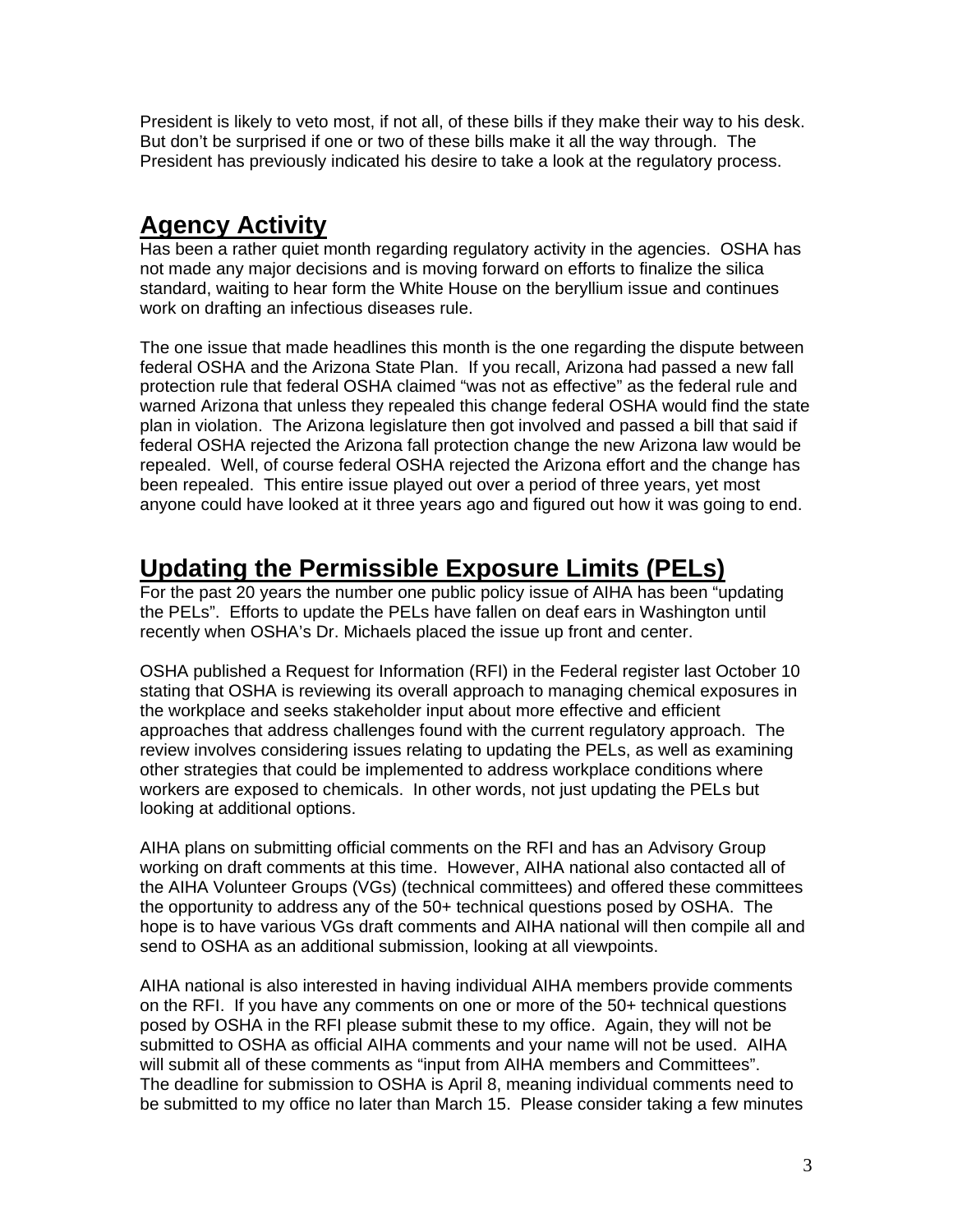to review the questions posed by OSHA. The RFI is very long (some 200 pages) and there are 50+ technical questions to be addressed. The link to the full RFI can be found at

http://www.gpo.gov/fdsys/pkg/FR-2014-10-10/pdf/2014-24009.pdf

## **Another OSHA Request**

OSHA is also asking for some help from occupational safety and health professionals and others on an issue to make government a little more effective. The agency is always reviewing existing regulations to update rules that may be out of date, ineffective, insufficient or excessively burdensome.

So, here's your chance to pass along your thoughts on this issue. Send OSHA your ideas about which rules should be modified, streamlined, expanded, or even repealed. The agency has launched an interactive "Shaping Smarter Regulations" website where you can make suggestions from now until Wednesday, March 18, at http://www.dol.gov/regulations/regreview/. Questions posed by OSHA are listed on the web site.

### **State Activity**

As expected, legislative activity in the states has been very heavy since January first. If you would like to see any of these bills please contact me and I will forward. This month provides a quick look at a few of the bills out there. Way too many links to include each one here. Will cover additional issues next month.

Licensing in Public Contracts. Maryland has introduced legislation (SB279) that would essentially prohibit contractors from receiving publicly funded contracts if they have violated occupational safety and health laws and regulations. This issue is also being considered in Tennessee (SB1370 and HB1027) and there is talk that Massachusetts and New York may also take a look at the issue. Every year or two the same issue comes up on the federal level; but the issue is much more complicated than it sounds.

Maryland is also in the news for another bill (HB192) that would provide employers with advance notice that a state OSHA inspection will be forthcoming. Yes, you read that right! Kind of defeats the whole idea of an inspection if you call them up and tell them you will be inspecting next week. Doubt if this bill will make it through.

#### Safe patient Handling

| Florida H685      | In Committee |
|-------------------|--------------|
| Florida S750      | In Committee |
| <b>MA HD1112</b>  | Pending      |
| <b>MA SD 1522</b> | Pending      |
| <b>MO H963</b>    | In Committee |
| <b>OR H2631</b>   | In Committee |

| Pending      |
|--------------|
| In Committee |
| Became law   |
|              |